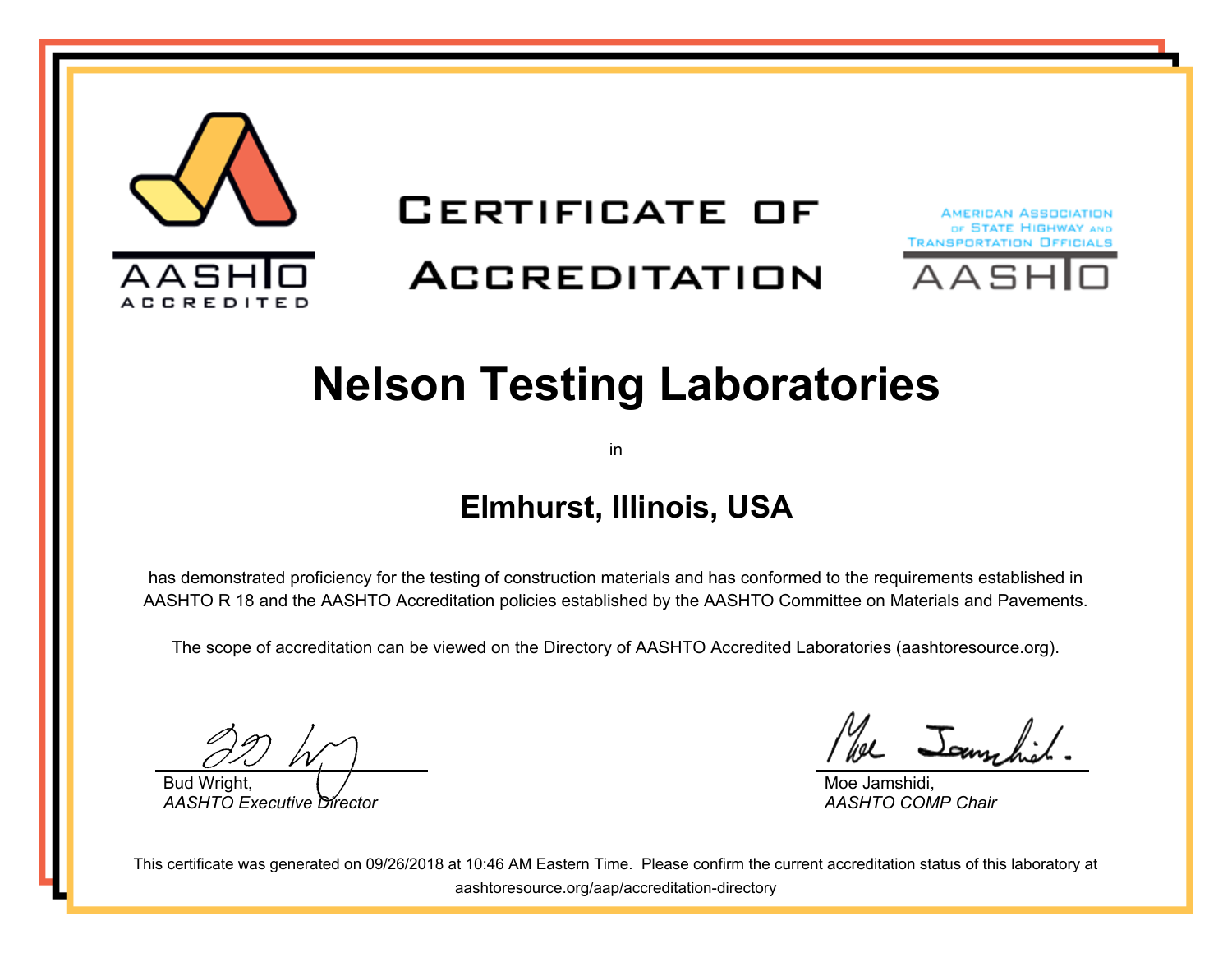

Nelson Testing Laboratories

in Elmhurst, Illinois, USA

## **Quality Management System**

| Standard:       |                                                                                                                                 | <b>Accredited Since:</b> |
|-----------------|---------------------------------------------------------------------------------------------------------------------------------|--------------------------|
| <b>R18</b>      | Establishing and Implementing a Quality System for Construction Materials Testing Laboratories                                  | 02/23/2005               |
|                 | C1077 (Aggregate) Laboratories Testing Concrete and Concrete Aggregates                                                         | 04/23/2012               |
|                 | C1077 (Concrete) Laboratories Testing Concrete and Concrete Aggregates                                                          | 04/23/2012               |
|                 | C1093 (Masonry) Accreditation of Testing Agencies for Unit Masonry                                                              | 01/10/2011               |
|                 | E329 (Aggregate) Standard Specification for Agencies Engaged in the Testing and/or Inspection of Materials Used in Construction | 01/26/2015               |
| E329 (Concrete) | Standard Specification for Agencies Engaged in the Testing and/or Inspection of Materials Used in Construction                  | 01/31/2013               |
| E329 (Masonry)  | Standard Specification for Agencies Engaged in the Testing and/or Inspection of Materials Used in Construction                  | 11/10/2015               |

Page 1 of 10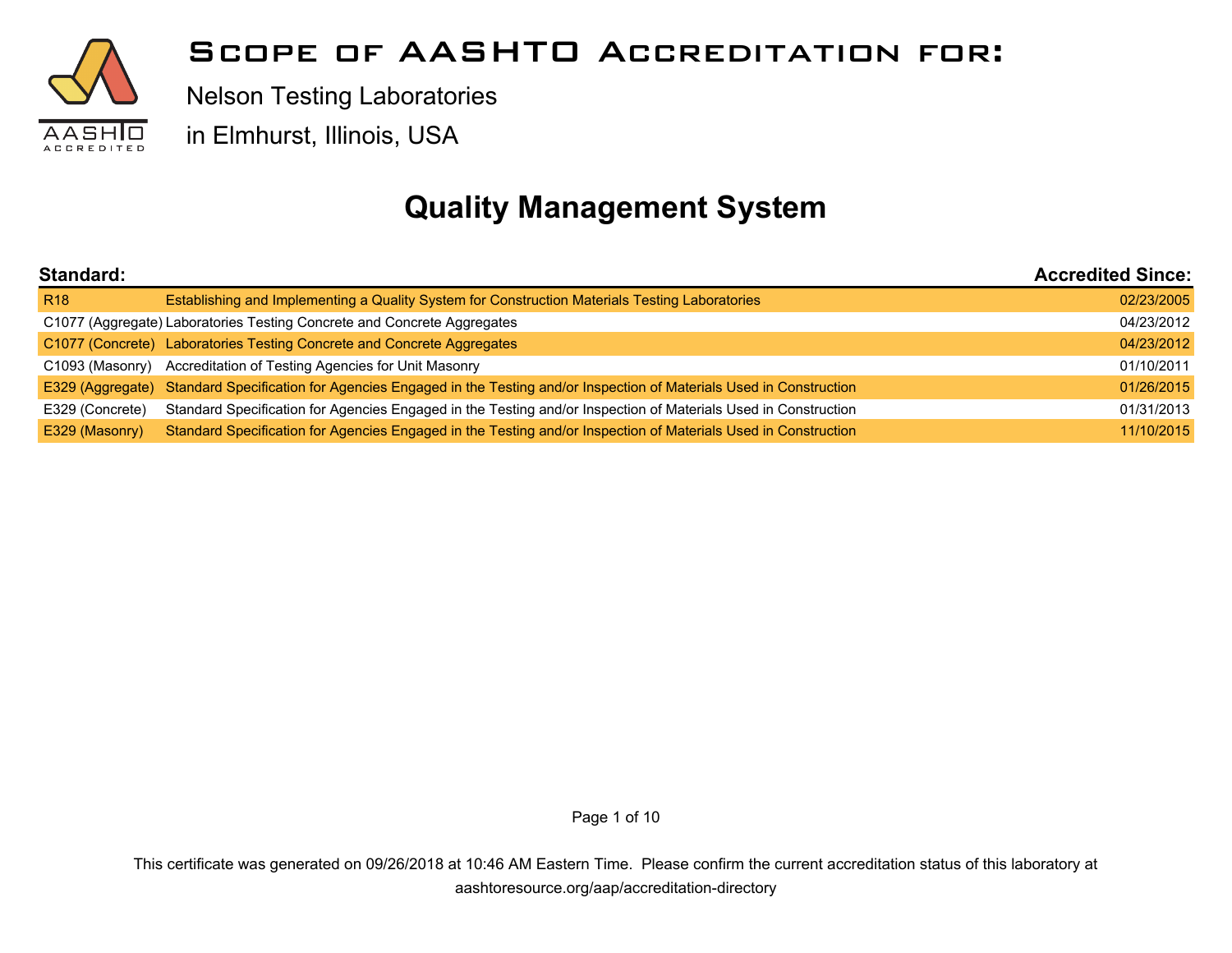

Nelson Testing Laboratories

in Elmhurst, Illinois, USA

# **Aggregate**

|                  | Standard:<br><b>Accredited Since:</b>                                                                                                   |            |
|------------------|-----------------------------------------------------------------------------------------------------------------------------------------|------------|
| <b>R76</b>       | Reducing Samples of Aggregate to Testing Size                                                                                           | 10/02/2017 |
| T <sub>11</sub>  | Materials Finer Than 75-um (No. 200) Sieve in Mineral Aggregates by Washing                                                             | 10/02/2017 |
| T <sub>19</sub>  | Bulk Density ("Unit Weight") and Voids in Aggregate                                                                                     | 10/02/2017 |
| T <sub>21</sub>  | Organic Impurities in Fine Aggregates for Concrete                                                                                      | 10/02/2017 |
| T <sub>27</sub>  | Sieve Analysis of Fine and Coarse Aggregates                                                                                            | 10/02/2017 |
| T71              | Effect of Organic Impurities in Fine Aggregate on Strength of Mortar                                                                    | 10/02/2017 |
| <b>T84</b>       | Specific Gravity (Relative Density) and Absorption of Fine Aggregate                                                                    | 10/02/2017 |
| T85              | Specific Gravity and Absorption of Coarse Aggregate                                                                                     | 10/02/2017 |
| <b>T96</b>       | Resistance to Abrasion of Small-Size Coarse Aggregate by Abrasion and Impact in the Los Angeles Machine                                 | 10/02/2017 |
| T104             | Soundness of Aggregate by Use of Sodium Sulfate or Magnesium Sulfate                                                                    | 10/02/2017 |
| T <sub>255</sub> | Total Moisture Content of Aggregate by Drying                                                                                           | 10/02/2017 |
| T303             | Potential Alkali Reactivity of Aggregates (Mortar-Bar Method)                                                                           | 10/02/2017 |
| C <sub>29</sub>  | Bulk Density ("Unit Weight") and Voids in Aggregate                                                                                     | 01/26/2015 |
| C40              | Organic Impurities in Fine Aggregates for Concrete                                                                                      | 02/23/2005 |
| C87              | Effect of Organic Impurities in Fine Aggregate on Strength of Mortar                                                                    | 10/02/2017 |
| C88              | Soundness of Aggregate by Use of Sodium Sulfate or Magnesium Sulfate                                                                    | 10/02/2017 |
| C <sub>117</sub> | Materials Finer Than 75-um (No. 200) Sieve in Mineral Aggregates by Washing                                                             | 02/23/2005 |
| C <sub>127</sub> | Specific Gravity and Absorption of Coarse Aggregate                                                                                     | 02/23/2005 |
| C <sub>128</sub> | Specific Gravity (Relative Density) and Absorption of Fine Aggregate                                                                    | 02/23/2005 |
| C <sub>131</sub> | Resistance to Abrasion of Small-Size Coarse Aggregate by Abrasion and Impact in the Los Angeles Machine                                 | 10/02/2017 |
| C <sub>136</sub> | Sieve Analysis of Fine and Coarse Aggregates                                                                                            | 02/23/2005 |
| C <sub>227</sub> | Potential Alkali Reactivity of Cement-Aggregate Combinations (Mortar-Bar Method)                                                        | 02/23/2005 |
| C441             | Effectiveness of Pozzolans or Ground Blast-Furnace Slag in Preventing Excessive Expansion of Concrete Due to the Alkali-Silica Reaction | 01/26/2015 |

Page 2 of 10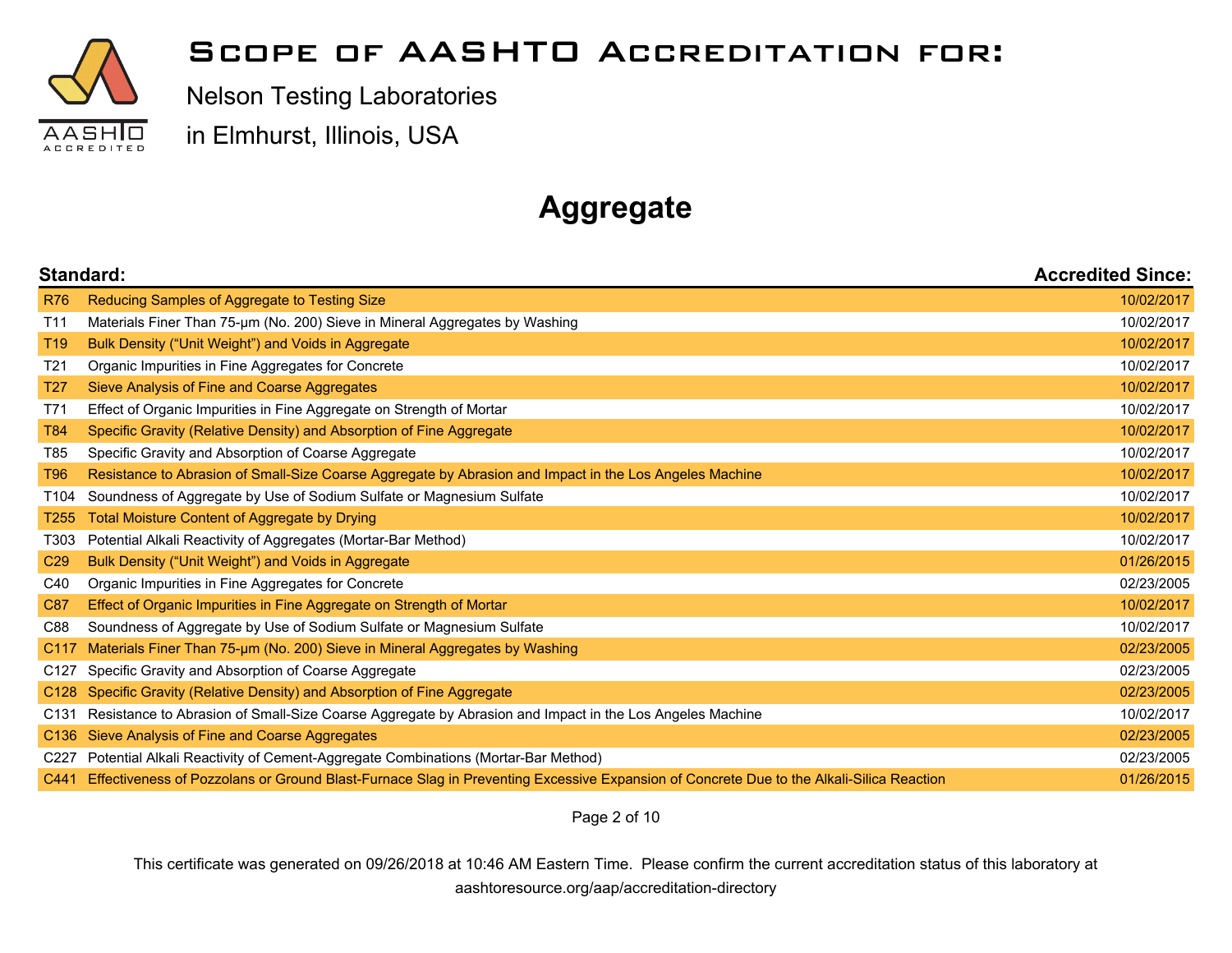

Nelson Testing Laboratories

in Elmhurst, Illinois, USA

# **Aggregate (Continued)**

| Standard:                                                                                                                                        |            |
|--------------------------------------------------------------------------------------------------------------------------------------------------|------------|
| C535 Resistance to Degradation of Large-Size Coarse Aggregate by Abrasion and Impact in the Los Angeles Machine                                  | 10/02/2017 |
| C566 Total Moisture Content of Aggregate by Drying                                                                                               | 02/23/2005 |
| C702 Reducing Samples of Aggregate to Testing Size                                                                                               | 02/23/2005 |
| C1260 Potential Alkali Reactivity of Aggregates (Mortar-Bar Method)                                                                              | 08/17/2012 |
| C1567 Determining the Potential Alkali-Silica Reactivity of Combinations of Cementitious Materials and Aggregate (Accelerated Mortar-Bar Method) | 02/23/2005 |

Page 3 of 10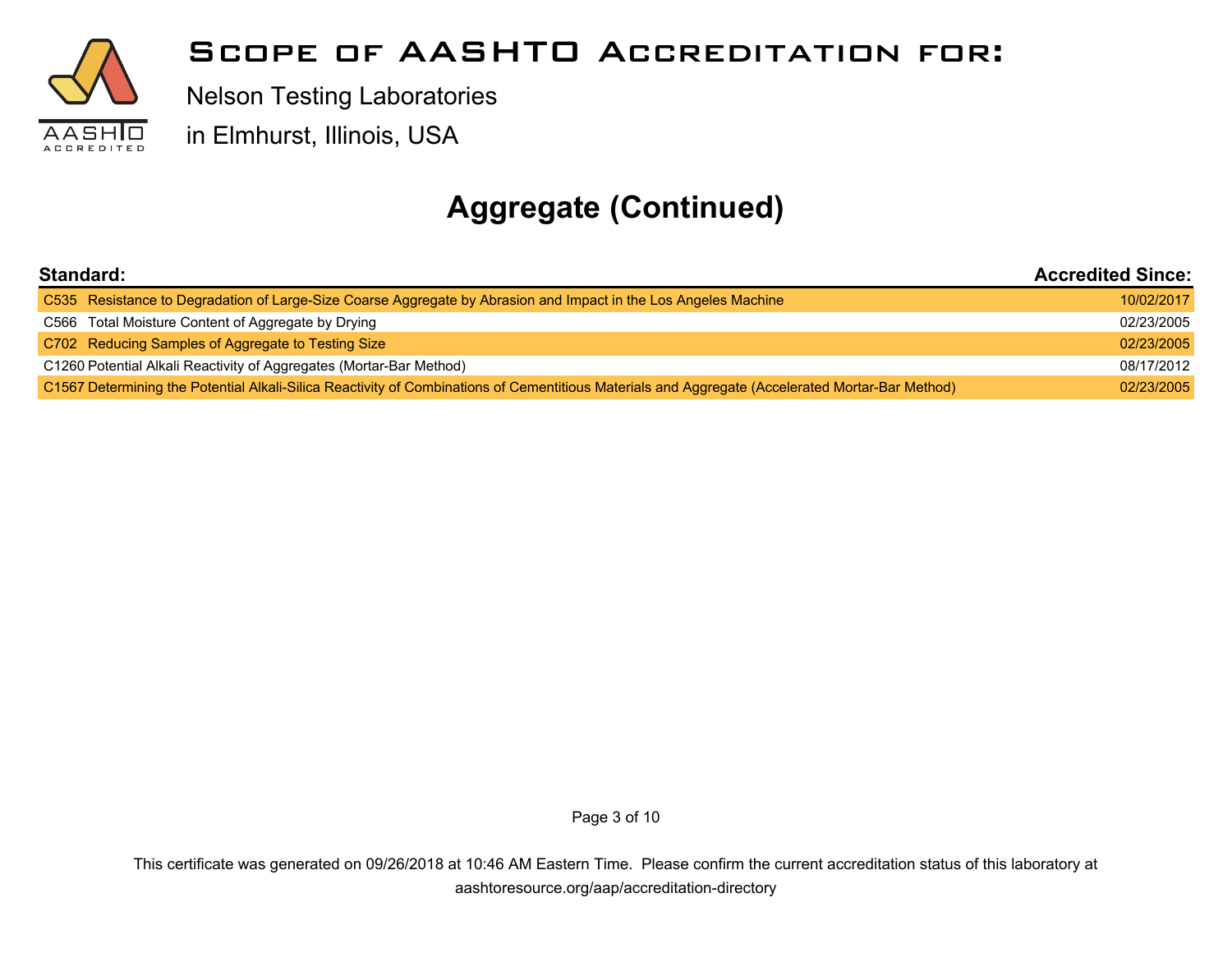

Nelson Testing Laboratories

in Elmhurst, Illinois, USA

### **Concrete**

| Standard:                 |                                                                                                             | <b>Accredited Since:</b> |
|---------------------------|-------------------------------------------------------------------------------------------------------------|--------------------------|
| M201                      | Moist Cabinets, Moist Rooms, and Water Storage Tanks Used in the testing of Hydraulic Cements and Concretes | 10/02/2017               |
| R39                       | Making and Curing Concrete Test Specimens in the Laboratory                                                 | 10/02/2017               |
| <b>R60</b>                | <b>Sampling Freshly Mixed Concrete</b>                                                                      | 10/02/2017               |
| T <sub>22</sub>           | Compressive Strength of Cylindrical Concrete Specimens                                                      | 10/02/2017               |
| <b>T23</b>                | Making and Curing Concrete Test Specimens in the Field                                                      | 10/02/2017               |
| T <sub>24</sub>           | Obtaining and Testing Drilled Cores and Sawed Beams of Concrete                                             | 10/02/2017               |
| <b>T97</b>                | Flexural Strength of Concrete (Using Simple Beam with Third-Point Loading)                                  | 10/02/2017               |
| T119                      | Slump of Hydraulic Cement Concrete                                                                          | 10/02/2017               |
| T121                      | Density (Unit Weight), Yield, and Air Content of Concrete                                                   | 10/02/2017               |
| T <sub>152</sub>          | Air Content of Freshly Mixed Concrete by the Pressure Method                                                | 10/02/2017               |
| T <sub>157</sub>          | Air-Entraining Admixtures for Concrete                                                                      | 10/02/2017               |
| T158                      | <b>Bleeding of Concrete</b>                                                                                 | 10/02/2017               |
| T <sub>160</sub>          | Length Change of Hardened Hydraulic-Cement, Mortar, and Concrete                                            | 10/02/2017               |
| T161                      | Resistance of Concrete to Rapid Freezing and Thawing                                                        | 10/02/2017               |
| T177                      | Flexural Strength of Concrete (Using Simple Beam With Center-Point Loading)                                 | 10/02/2017               |
| T196                      | Air Content of Freshly Mixed Concrete by the Volumetric Method                                              | 10/02/2017               |
| T <sub>197</sub>          | Time of Setting of Concrete Mixtures by Penetration Resistance                                              | 10/02/2017               |
| T198                      | Splitting Tensile Strength of Cylindrical Concrete Specimens                                                | 10/02/2017               |
| T231 (7000 psi and below) | <b>Capping Cylindrical Concrete Specimens</b>                                                               | 10/02/2017               |
| T <sub>277</sub>          | Electrical Indication of Concrete's Ability to Resist Chloride Ion Penetration                              | 10/02/2017               |
| T303                      | Potential Alkali Reactivity of Aggregates (Mortar-Bar Method)                                               | 10/02/2017               |
| T309                      | Temperature of Freshly Mixed Portland Cement Concrete                                                       | 10/02/2017               |
| C <sub>31</sub>           | Making and Curing Concrete Test Specimens in the Field                                                      | 02/23/2005               |

Page 4 of 10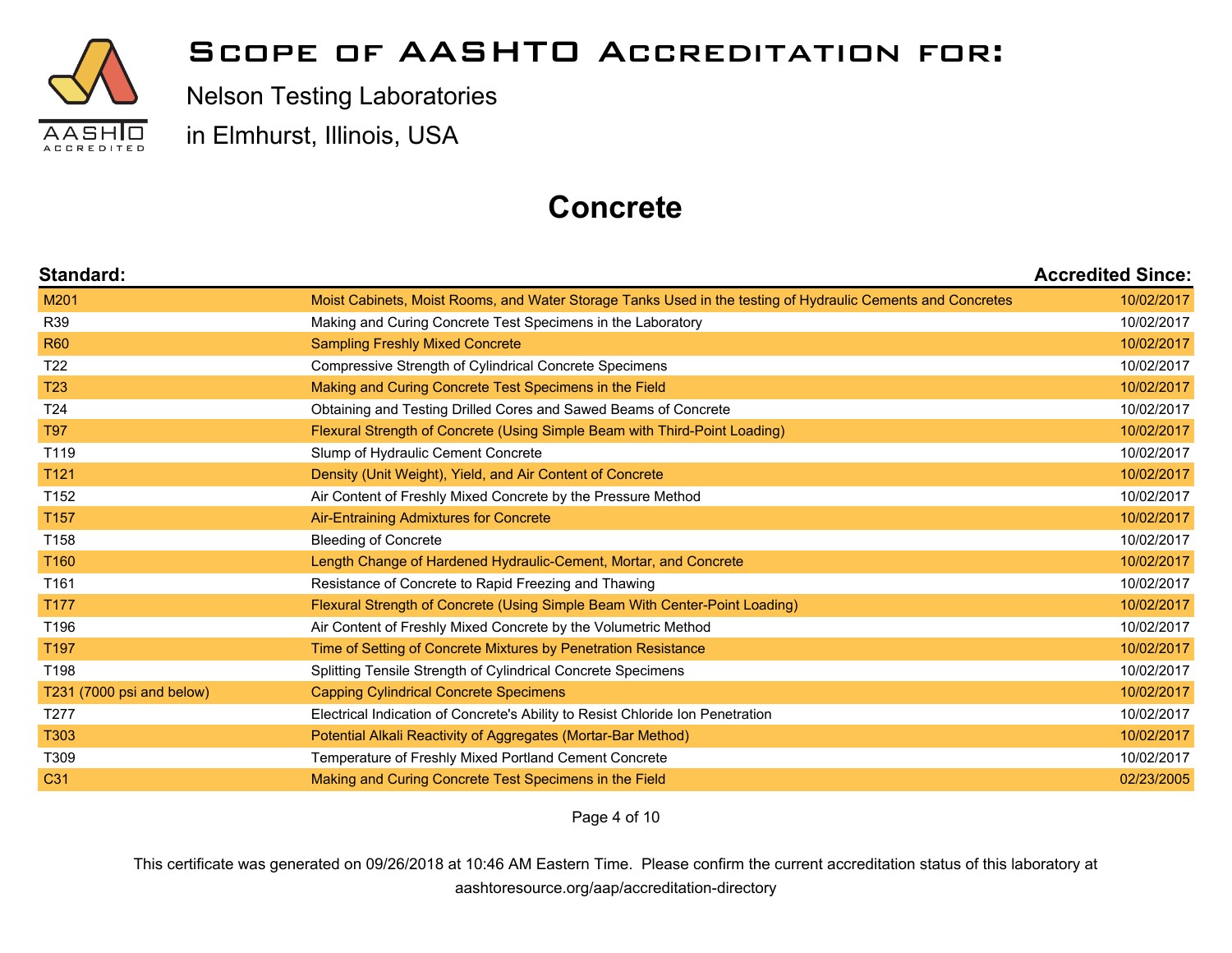

Nelson Testing Laboratories

in Elmhurst, Illinois, USA

## **Concrete (Continued)**

| Standard:                 |                                                                                                                                         | <b>Accredited Since:</b> |
|---------------------------|-----------------------------------------------------------------------------------------------------------------------------------------|--------------------------|
| C <sub>39</sub>           | <b>Compressive Strength of Cylindrical Concrete Specimens</b>                                                                           | 02/23/2005               |
| C42                       | Obtaining and Testing Drilled Cores and Sawed Beams of Concrete                                                                         | 08/17/2012               |
| C78                       | Flexural Strength of Concrete (Using Simple Beam with Third-Point Loading)                                                              | 02/23/2005               |
| C138                      | Density (Unit Weight), Yield, and Air Content of Concrete                                                                               | 02/23/2005               |
| C143                      | Slump of Hydraulic Cement Concrete                                                                                                      | 02/23/2005               |
| C <sub>157</sub>          | Length Change of Hardened Hydraulic-Cement, Mortar, and Concrete                                                                        | 02/23/2005               |
| C172                      | <b>Sampling Freshly Mixed Concrete</b>                                                                                                  | 02/23/2005               |
| C173                      | Air Content of Freshly Mixed Concrete by the Volumetric Method                                                                          | 02/23/2005               |
| C192                      | Making and Curing Concrete Test Specimens in the Laboratory                                                                             | 02/23/2005               |
| C <sub>215</sub>          | Fundamental Transverse, Longitudinal and Torsional Frequencies of Concrete Specimens                                                    | 08/17/2012               |
| C <sub>227</sub>          | Potential Alkali Reactivity of Cement-Aggregate Combinations (Mortar-Bar Method)                                                        | 10/02/2017               |
| C231                      | Air Content of Freshly Mixed Concrete by the Pressure Method                                                                            | 02/23/2005               |
| C <sub>232</sub>          | <b>Bleeding of Concrete</b>                                                                                                             | 01/26/2015               |
| C <sub>233</sub>          | Air-Entraining Admixtures for Concrete                                                                                                  | 01/26/2015               |
| C <sub>293</sub>          | Flexural Strength of Concrete (Using Simple Beam With Center-Point Loading)                                                             | 01/26/2015               |
| C403                      | Time of Setting of Concrete Mixtures by Penetration Resistance                                                                          | 02/23/2005               |
| C441                      | Effectiveness of Pozzolans or Ground Blast-Furnace Slag in Preventing Excessive Expansion of Concrete Due to the Alkali-Silica Reaction | 10/02/2017               |
| C469                      | Static Modulus of Elasticity and Poisson's Ratio of Concrete in Compression                                                             | 01/26/2015               |
| C496                      | <b>Splitting Tensile Strength of Cylindrical Concrete Specimens</b>                                                                     | 01/26/2015               |
| C511                      | Moist Cabinets, Moist Rooms, and Water Storage Tanks Used in the testing of Hydraulic Cements and Concretes                             | 08/17/2012               |
| C617 (7000 psi and below) | <b>Capping Cylindrical Concrete Specimens</b>                                                                                           | 08/17/2012               |
| C642                      | Density, Absorption, and Voids in Hardened Concrete                                                                                     | 01/26/2015               |
| C666                      | Resistance of Concrete to Rapid Freezing and Thawing                                                                                    | 02/23/2005               |

Page 5 of 10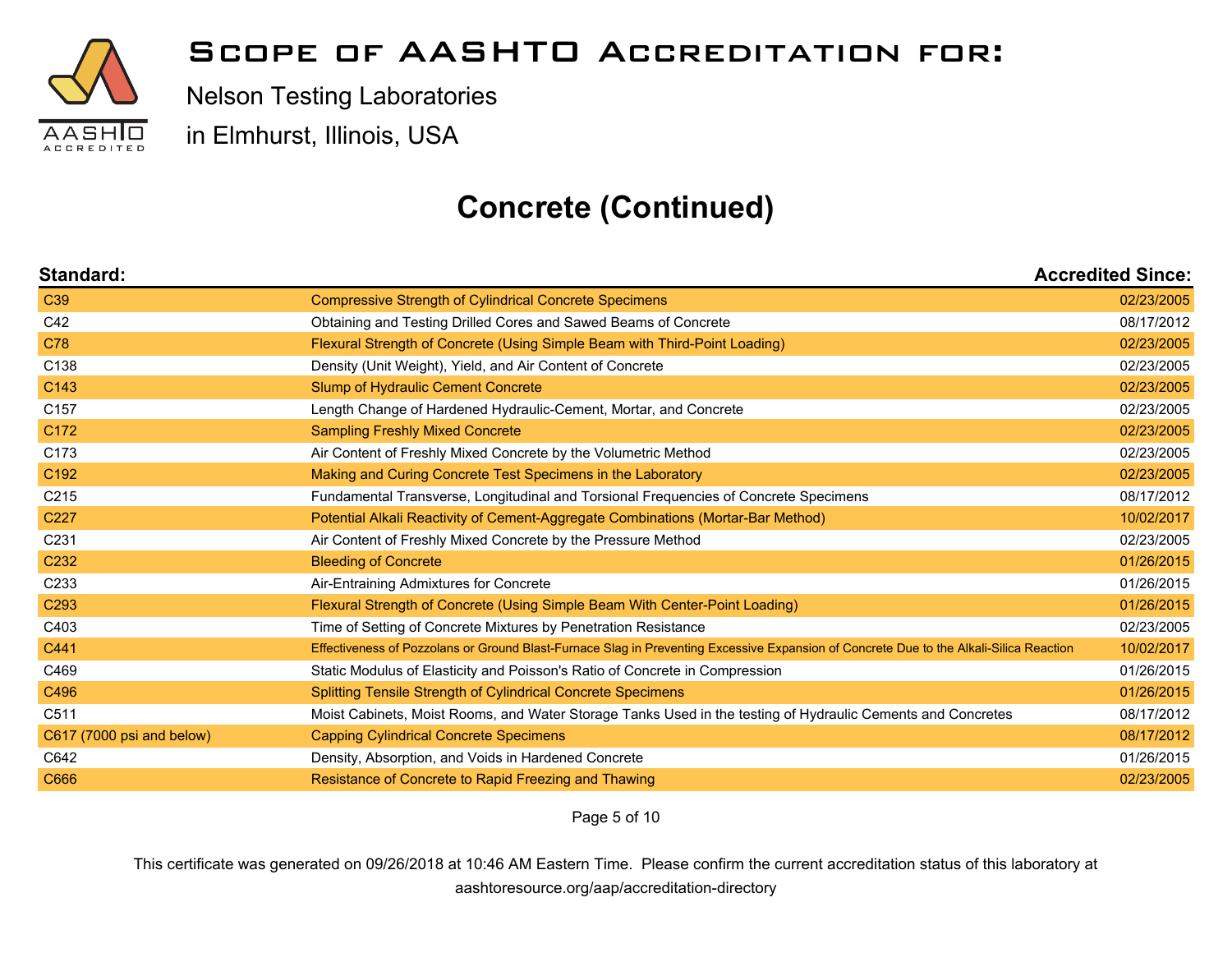

Nelson Testing Laboratories

in Elmhurst, Illinois, USA

## **Concrete (Continued)**

| Standard:                  |                                                                                                                                                              | <b>Accredited Since:</b> |
|----------------------------|--------------------------------------------------------------------------------------------------------------------------------------------------------------|--------------------------|
| C672                       | Scaling Resistance of Concrete Surfaces Exposed to De-icing Chemicals                                                                                        | 02/23/2005               |
| C779                       | Abrasion Resistance of Horizontal Concrete Surfaces                                                                                                          | 10/02/2017               |
| C827                       | Change in Height at Early Ages of Cylindrical Specimens of Cementious Mixtures                                                                               | 01/26/2015               |
| C882                       | Bond Strength of Epoxy-Resin Systems Used With Concrete By Slant Shear                                                                                       | 02/23/2005               |
| C939 (Pre-Mixed)           | Flow of Grout for Preplaced-Aggregate Concrete (Flow Cone Method - Pre-Mixed Grout)                                                                          | 01/26/2015               |
| C940                       | Expansion and Bleeding of Freshly Mixed Grouts for Preplaced-Aggregate Concrete in the Laboratory                                                            | 10/02/2017               |
| C942 (Pre-Mixed)           | Compressive Strength of Grouts for Preplaced-Aggregate Concrete in the Laboratory (Pre-Mixed Grout)                                                          | 10/02/2017               |
| C944                       | Abrasion Resistance of Concrete or Mortar Surfaces by the Rotating-Cutter Method                                                                             | 10/02/2017               |
| C953                       | Time of Setting of Grouts for Preplaced-Aggregate Concrete in the Laboratory                                                                                 | 01/26/2015               |
| C1064                      | Temperature of Freshly Mixed Portland Cement Concrete                                                                                                        | 02/23/2005               |
| C1090                      | Measuring Changes in Height of Cylindrical Specimens of Hydraulic-Cement Grout                                                                               | 01/26/2015               |
| C1138                      | Abrasion Resistance of Concrete (Underwater Method)                                                                                                          | 01/26/2015               |
|                            | C1140 (Obtaining and Testing Specimens) Preparing and Testing Specimens from Shotcrete Test Panels                                                           | 10/02/2017               |
| C1152                      | Acid-Soluble Chloride in Mortar and Concrete                                                                                                                 | 01/26/2015               |
| C1202                      | Electrical Indication of Concrete's Ability to Resist Chloride Ion Penetration                                                                               | 02/23/2005               |
| C1218                      | Water-Soluble Chloride in Mortar and Concrete                                                                                                                | 01/26/2015               |
| C1231 (7000 psi and below) | Use of Unbonded Caps in Determination of Compressive Strength of Hardened Concrete Cylinders                                                                 | 08/17/2012               |
| C1260                      | Potential Alkali Reactivity of Aggregates (Mortar-Bar Method)                                                                                                | 08/17/2012               |
| C1293                      | Determination of Length Change of Concrete Due to Alkali-Silica Reaction                                                                                     | 01/26/2015               |
| C1542                      | Measuring Length of Concrete Cores                                                                                                                           | 01/26/2015               |
| C1567                      | Determining the Potential Alkali-Silica Reactivity of Combinations of Cementitious Materials and Aggregate (Accelerated Mortar-Bar Method)                   | 01/26/2015               |
| C1581                      | Determining Age at Cracking and Induced Tensile Stress                                                                                                       | 01/26/2015               |
| C <sub>1583</sub>          | Tensile Strength of Concrete Surfaces and the Bond Strength or Tensile Strength of Concrete Repair and Overlay Materials by Direct Tension (Pull-off Method) | 01/26/2015               |

Page 6 of 10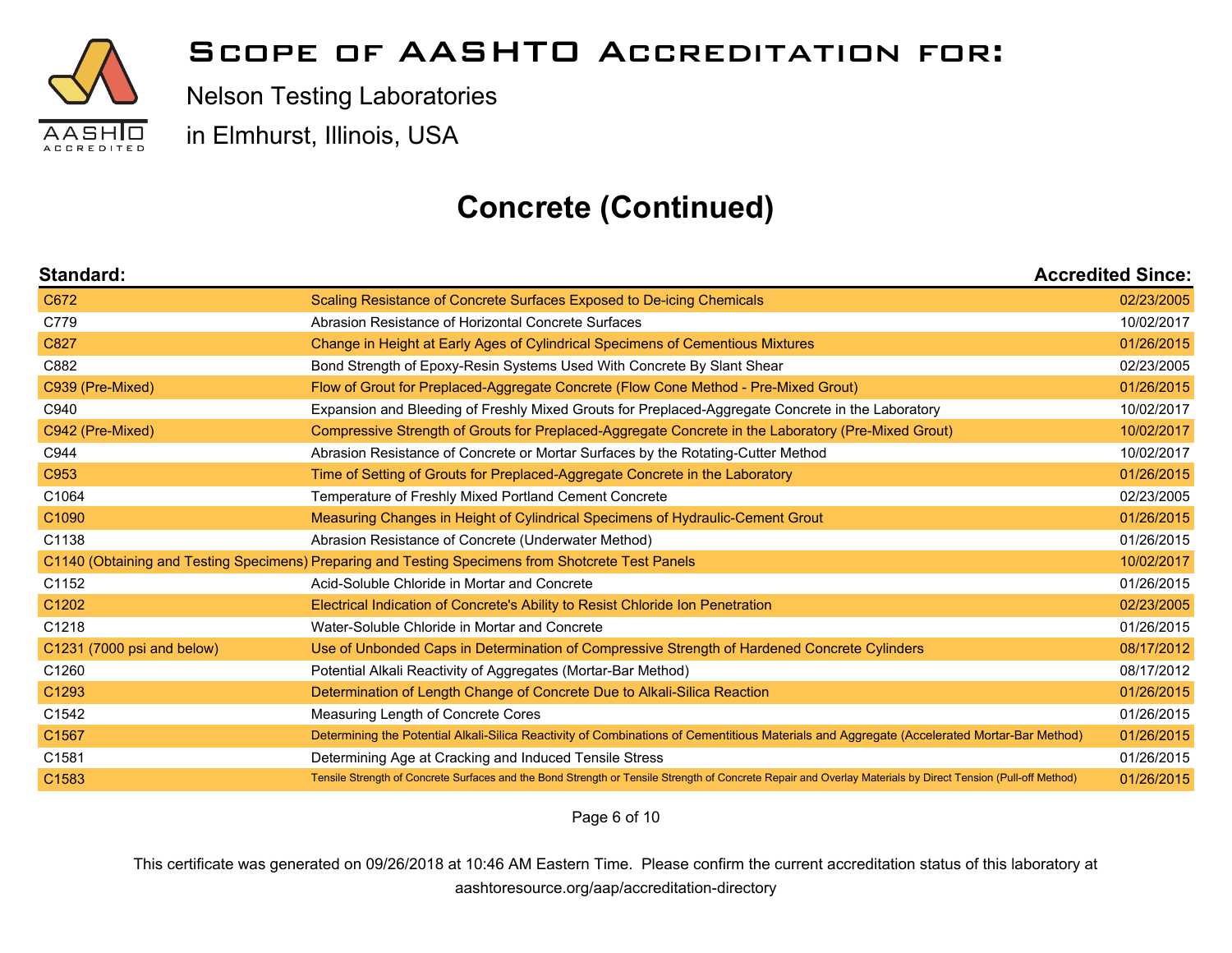

Nelson Testing Laboratories

in Elmhurst, Illinois, USA

## **Concrete (Continued)**

| Standard:         |                                                                          | <b>Accredited Since:</b> |  |
|-------------------|--------------------------------------------------------------------------|--------------------------|--|
| C <sub>1610</sub> | Static Segregation of Self-Consolidating Concrete Using Column Technique | 10/02/2017               |  |
| C <sub>1611</sub> | Slump Flow of Self-Consolidating Concrete                                | 01/26/2015               |  |
| C <sub>1621</sub> | Passing Ability of Self-Consolidating Concrete by J-Ring                 | 01/26/2015               |  |
| C <sub>1741</sub> | Bleed Stability of Cementitious Post-Tensioning Tendon Grout             | 10/02/2017               |  |

Page 7 of 10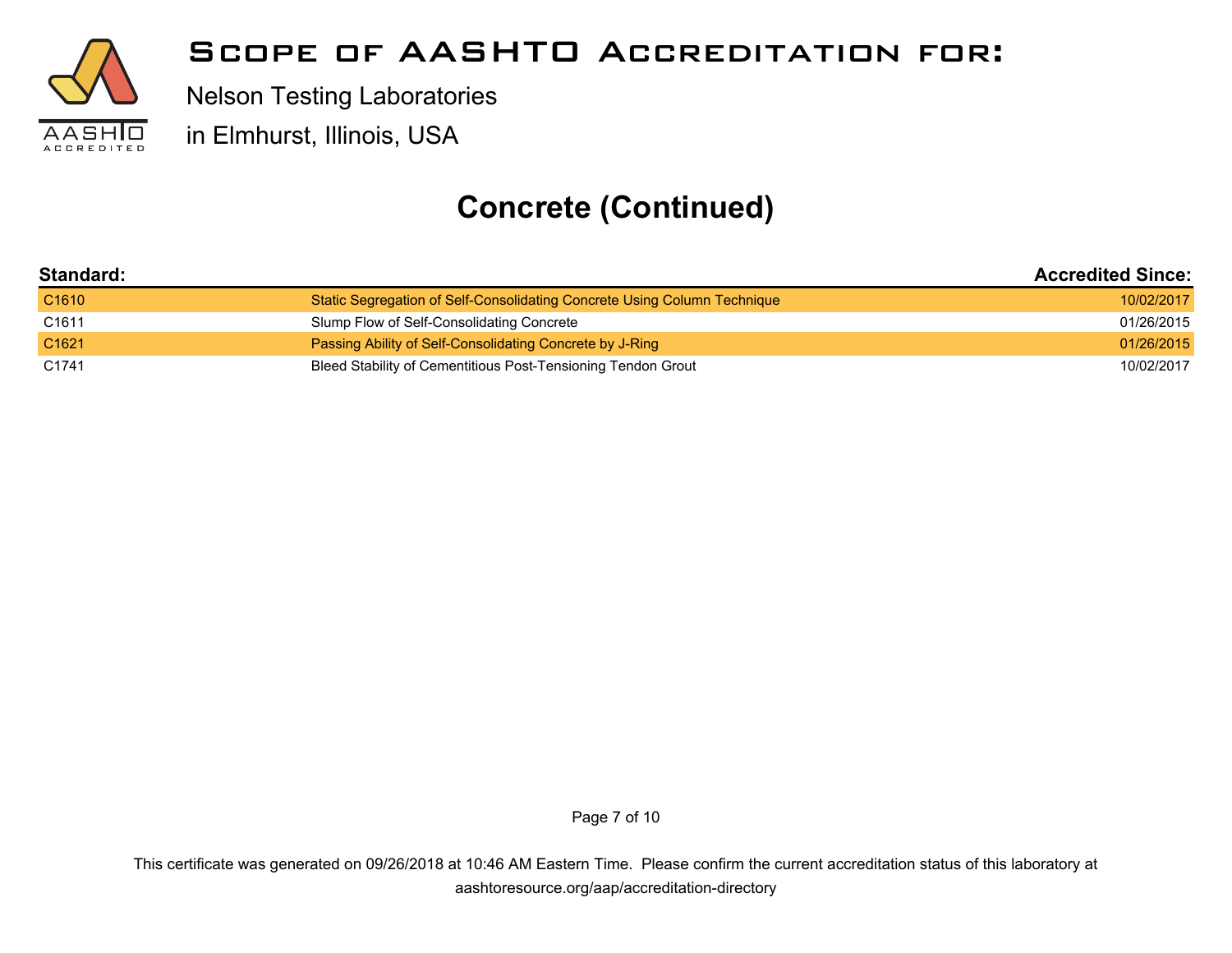

Nelson Testing Laboratories

in Elmhurst, Illinois, USA

## **Cement - Physical Tests**

| Standard:                                                                                                        | <b>Accredited Since:</b> |
|------------------------------------------------------------------------------------------------------------------|--------------------------|
| C348 Flexural Strength of Hydraulic-Cement Mortars                                                               | 10/02/2017               |
| C511 Moist Cabinets, Moist Rooms, and Water Storage Tanks Used in the testing of Hydraulic Cements and Concretes | 10/02/2017               |
| C596 Drying Shrinkage of Mortar Containing Hydraulic Cement                                                      | 10/02/2017               |
| C1012 Length Change of Hydraulic-Cement Mortars Exposed to a Sulfate Solution                                    |                          |

Page 8 of 10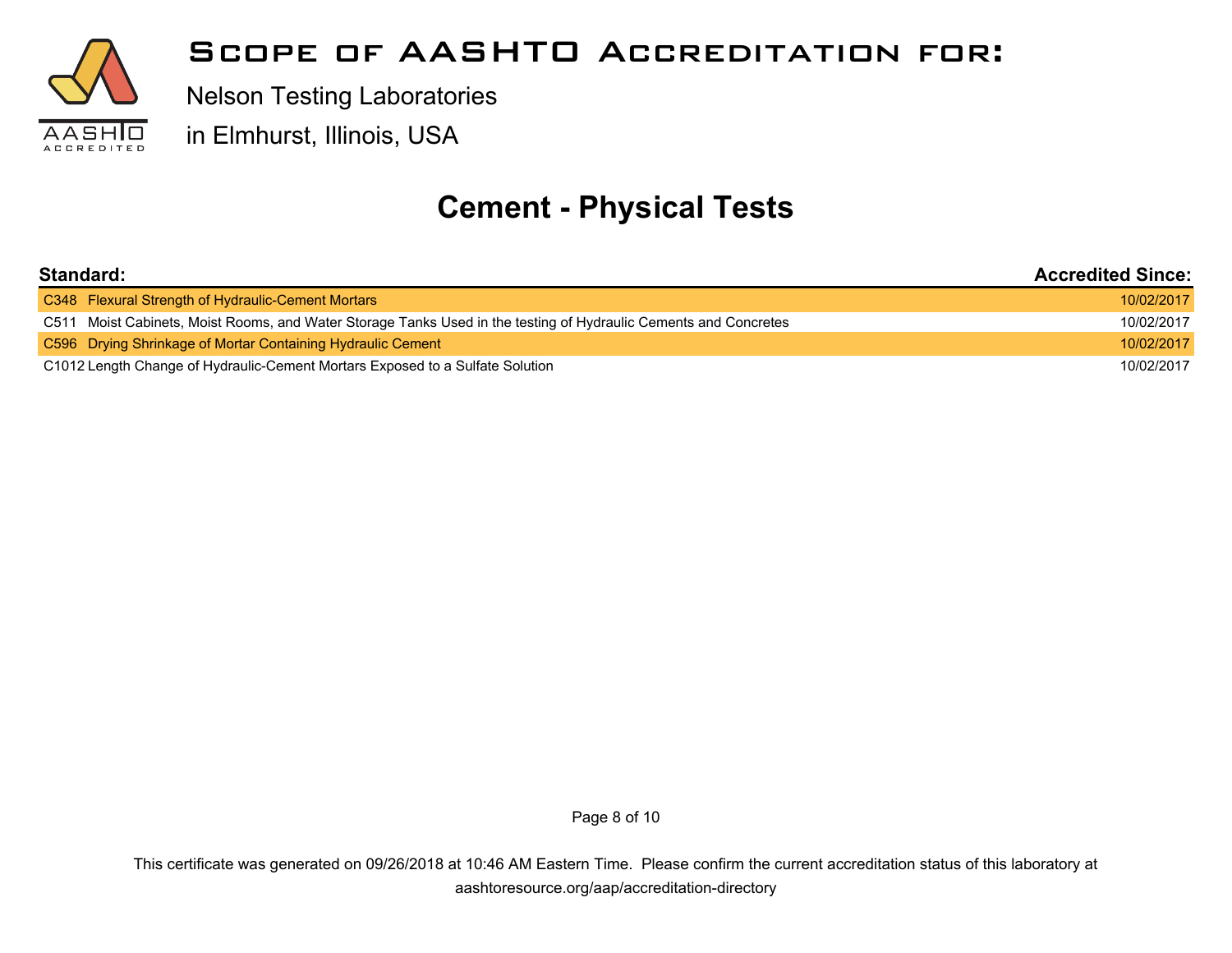

Nelson Testing Laboratories

in Elmhurst, Illinois, USA

## **Masonry**

| Standard:         |                                                                                                                                               | <b>Accredited Since:</b> |
|-------------------|-----------------------------------------------------------------------------------------------------------------------------------------------|--------------------------|
| C67               | <b>Brick: Absorption</b>                                                                                                                      | 01/01/2011               |
| C67               | Brick: Capping                                                                                                                                | 02/01/2010               |
| C67               | <b>Brick: Compressive Strength</b>                                                                                                            | 01/01/2011               |
| C67               | Brick: Initial Rate of Absorption                                                                                                             | 08/17/2012               |
| C67               | <b>Brick: Measurement</b>                                                                                                                     | 01/01/2011               |
| C67               | <b>Brick: Specimen Preparation</b>                                                                                                            | 02/01/2010               |
| C <sub>109</sub>  | Compressive Strength of Hydraulic Cement Mortars (Using 2-in. Cube Specimens)                                                                 | 02/01/2010               |
| C140              | CMU: Absorption                                                                                                                               | 02/01/2010               |
| C <sub>140</sub>  | <b>CMU: Compressive Strength</b>                                                                                                              | 02/01/2010               |
| C140              | CMU: Measurement                                                                                                                              | 02/01/2010               |
| C <sub>140</sub>  | <b>CMU: Sampling</b>                                                                                                                          | 02/01/2010               |
| C185              | Air Content of Hydraulic Cement Mortar                                                                                                        | 02/01/2010               |
| C <sub>305</sub>  | Mechanical Mixing of Hydraulic Cement Pastes and Mortars of Plastic Consistency                                                               | 02/01/2010               |
| C426              | Linear Drying Shrinkage of Concrete Masonry Units                                                                                             | 10/02/2017               |
| C511              | Moist Cabinets, Moist Rooms, and Water Storage Tanks Used in the testing of Hydraulic Cements and Concretes                                   | 08/17/2012               |
| C531              | Linear Shrinkage and Coefficient of Thermal Expansion of Chemical-Resistant Mortars, Grouts, Monolithic Surfacings, and Polymer Concretes     | 10/02/2017               |
|                   | C780 (Annex 1) Preconstruction and Construction Evaluation of Mortars for Plain and Reinforced Unit Masonry - Consistency by Cone Penetration | 10/02/2017               |
|                   | C780 (Annex 6) Preconstruction and Construction Evaluation of Mortars for Plain and Reinforced Unit Masonry - Compressive Strength            | 08/17/2012               |
| C1019             | <b>Sampling and Testing Grout</b>                                                                                                             | 08/17/2012               |
| C1262             | Evaluating the Freeze-Thaw Durability of Dry-Cast Segmental Retaining Wall Units and Related Concrete Units                                   | 10/02/2017               |
| C1314             | <b>Compressive Strength of Masonry Prisms</b>                                                                                                 | 01/26/2015               |
| C <sub>1437</sub> | Flow of Hydraulic Cement Mortar                                                                                                               | 02/01/2010               |
| C <sub>1506</sub> | Water Retention of Hydraulic Cement-Based Mortars and Plasters                                                                                | 02/01/2010               |

Page 9 of 10